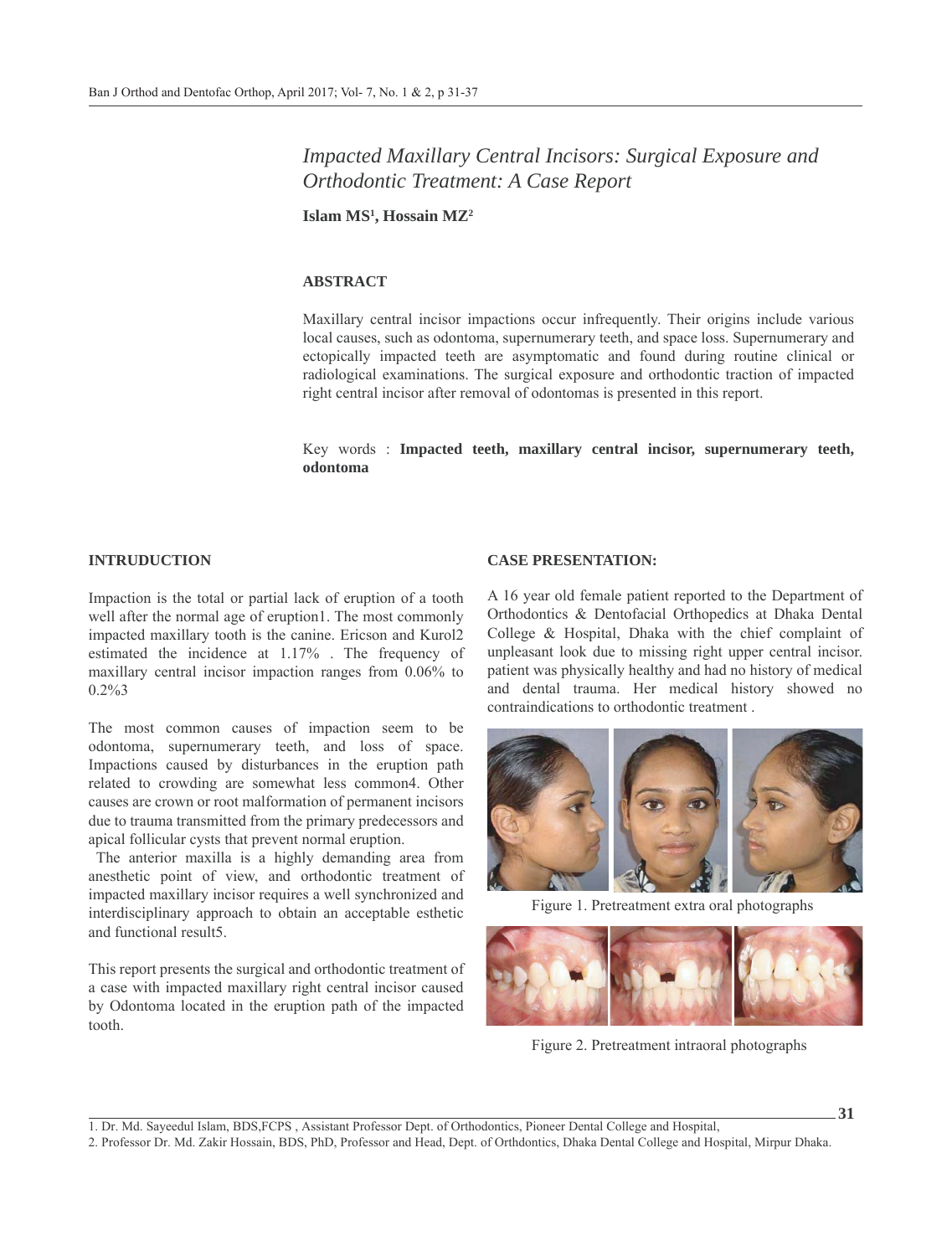

Figure 3. Pretreatment cephalogram and panoramic radiograph

# **DIAGNOSIS AND ETIOLOGY:**

The patient had a balanced facial pattern. Intraoral examination showed she had an permanent dentition with good oral health, an Angle Class I molar relationship, 2 mm of overjet, and 3mm of overbite with missing right maxillary permanent central incisor and no apparent arch length discrepancy in maxillary & mandibular arch. Cephalometric analysis revealed a normodivergent skeletal Class I pattern (Figure 3)

The panoramic radiograph demonstrated right maxillary central incisor was impacted due to the presence of odontomas located in their eruption path. The impacted maxillary central incisor was positioned vertically. (Figure 3)

Treatment objectives:

- 1. Open the space for the impacted right maxillary permanent central incisor by the use of fixed edgewise appliances and an open coil spring.
- 2. Surgical removal of odontomas and exposure of the impacted right maxillary permanent central incisor, apply orthodontic traction with light forces, and align the maxillary dental arch
- 3. Establish ideal overbite and overjet.
- 4. Improve facial esthetics.

#### Treatment alternatives:

The following are three possible treatment alternatives:

1. Extraction of the impacted central incisor and restoration with a bridge or an implant.

- 2. Extraction of the impacted central incisor and closure of the space, substituting the lateral incisor for the central incisor with subsequent prosthetic restoration.
- 3. Surgical exposure and orthodontic traction of the impacted central incisor into proper position.

#### Treatment progress:

After realizing the possible treatment alternatives, the patient chose to try to save the tooth and bring it into proper position. Molar bands were placed on the maxillary first permanent molars, and the maxillary teeth were bonded with a edge wise appliance. After initial leveling and alignment with a 0.016-in nickel titanium wire, the patient was transferred to an oral surgeon for surgical removal of odontomas and exposure of the impacted tooth, and the closed eruption technique was used to extrude the tooth.

A full thickness mucoperiosteal flap was elevated, approximately two-thirds of the crown is exposed with appropriate bone removal by means of surgical burs. The tooth was isolated with haemostatic agent. A bracket was bonded on the labial surface of the incisor. The flap was returned to the same position and sutured, leaving a tied 0.010-in ligature wire protruding through the mucosa and attached to the bracket (Figure 4). After a week, a light force of 60 to 90 g was applied.

After the tooth has erupted into its position in dental arch. The single tooth torquing was placed to correct the root inclination. After debonding, removable howly retainer was given in the upper arch.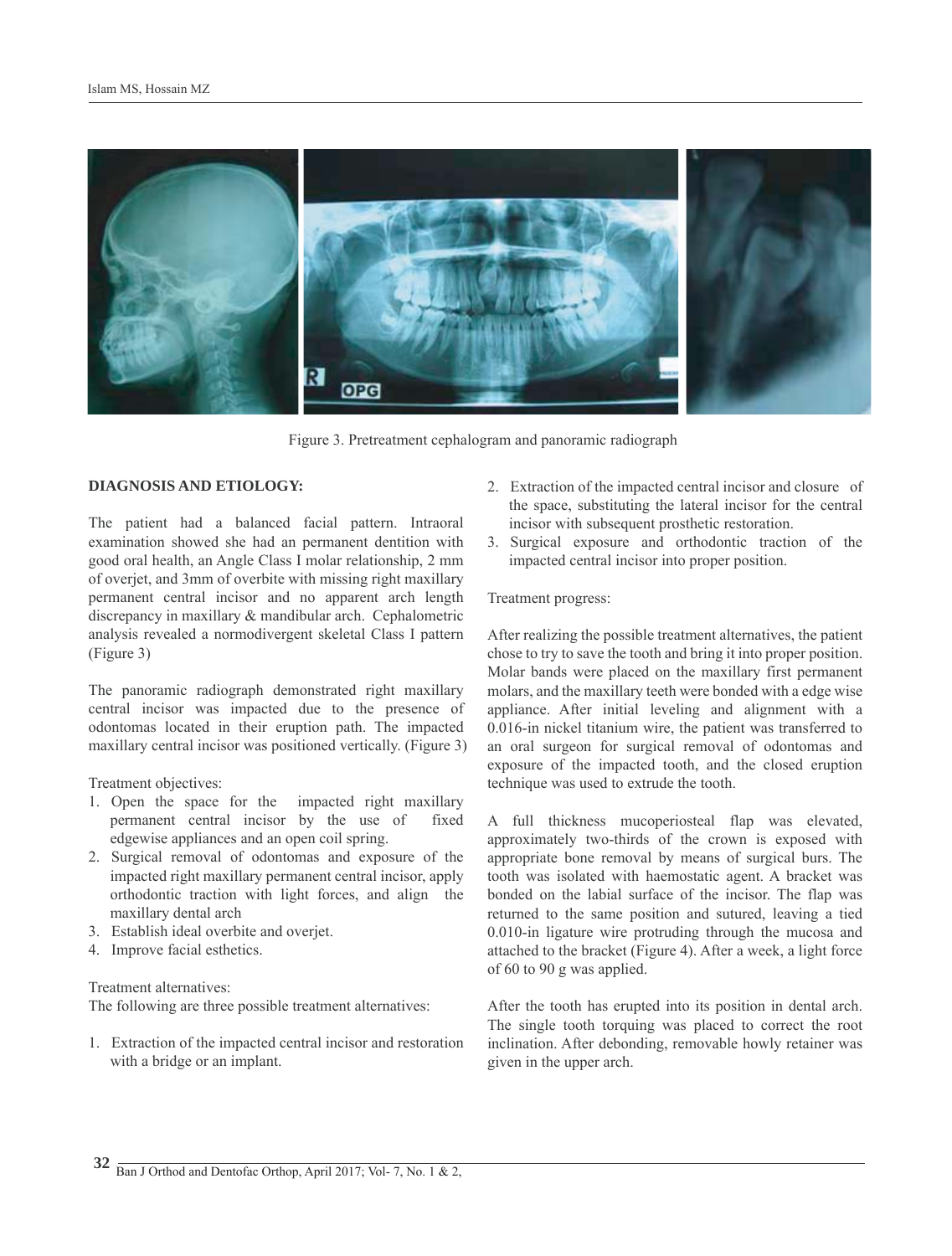

Figure 4. Progress intraoral photographs



Figure 5. Post treatment intraoral photographs



Figure 6. Post treatment facial photographs



Figure 7. Post treatment Cephalogram, panoramic radiograph Begg Retainer

#### Treatment results:

The overall active treatment time was 10 months. The impacted permanent maxillary central incisor was successfully aligned in proper position. The post-treatment radiograph showed acceptable root parallelism and no apparent root resorption or periodontal bone loss. Periodontal evaluation showed acceptable gingival contour and adequate width of keratinized attached gingival tissue with good emergence profile of the central incisor. Ideal overjet and overbite were established. There was remarkable improvement of the patient's facial esthetics.

## **DISCUSSION:**

Impacted teeth can cause serious dental and aesthetic difficulties as well as psychological problems especially in anterior regions. Although the impacted maxillary incisor occurs less frequently than the maxillary canine, it is of concern to parents during the early mixed dentition stage because of noneruption of the toot .6

Maxillary central incisor impactions occur infrequently; their origins include various local causes, such as odontoma, supernumerary teeth, space loss, and disturbances in the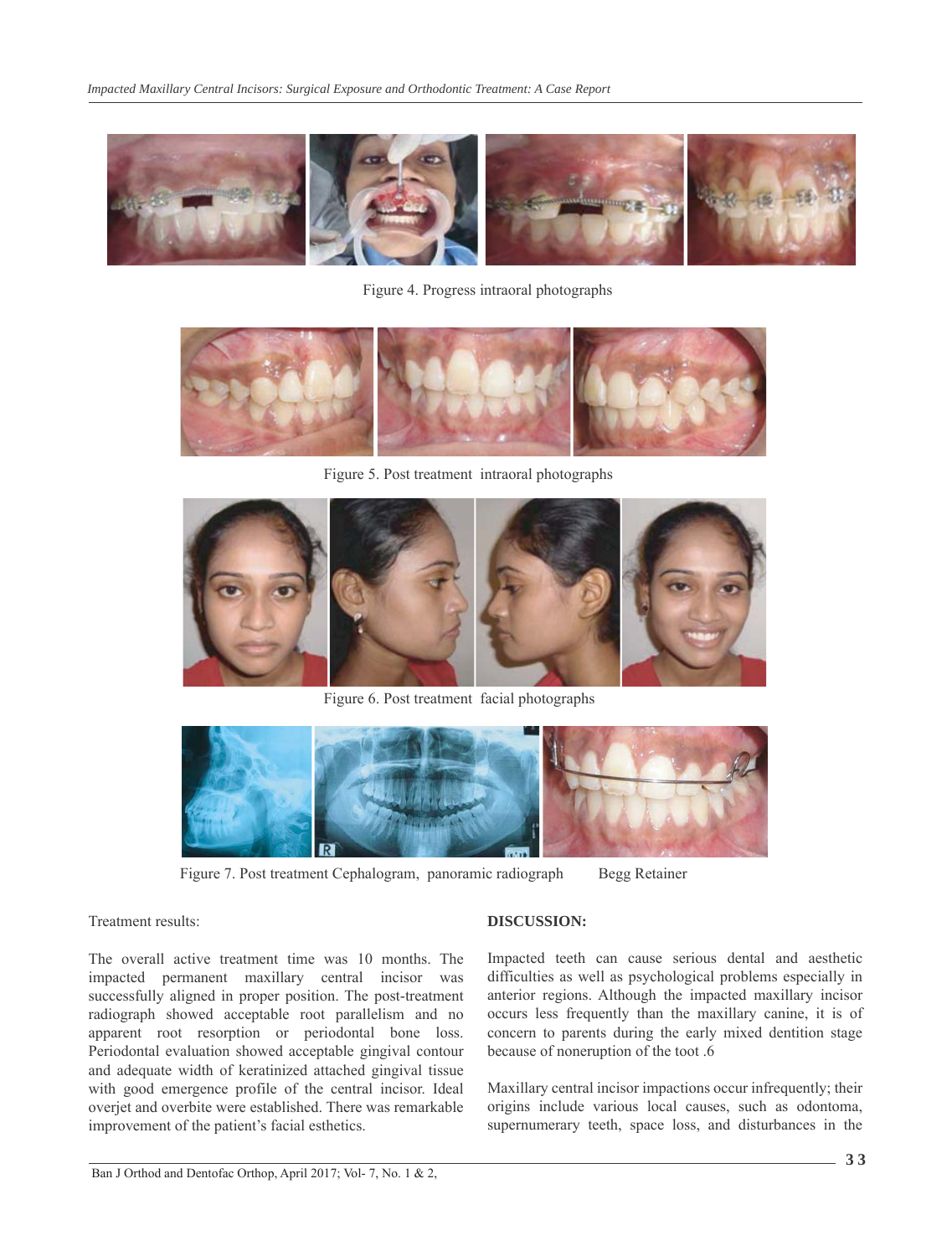eruption path, also trauma and apical follicular cysts.4,7 In the patient treated here, the upper permanent central incisor was disrupted by odontom.

Impaction of maxillary anterior teeth can be a challenging orthodontic problem. Several reports have indicated an impacted tooth can be brought into proper alignment in the dental arch. 8-11 The following factors are used to determine whether successful alignment of an impacted tooth can take place: (1) the position and direction of the impacted tooth, (2) the degree of root completion, (3) the degree of dilacerations, and (4) the presence of space for the impacted tooth12. Holland has recommended the movement axis of the impacted tooth must be considered together with these factors.13

The treatment approach of impacted maxillary teeth requires the cooperation of dental specialties such as orthodontics, oral surgery, and prosthodontics. Several reports have demonstrated successfully treated impacted maxillary anterior teeth by proper crown exposure surgery and orthodontic traction. 9,14

Several techniques are commonly used to uncover maxillary labial impactions. One technique, the apically positioned flap, consists of apically repositioning a raised flap that incorporates attached gingiva overlying the impacted tooth. Another technique, the closed-eruption technique, involves raising a flap that incorporates attached gingiva over the



Pre and post treatment intraoral photographs



Pre and post treatment panoramic radiograph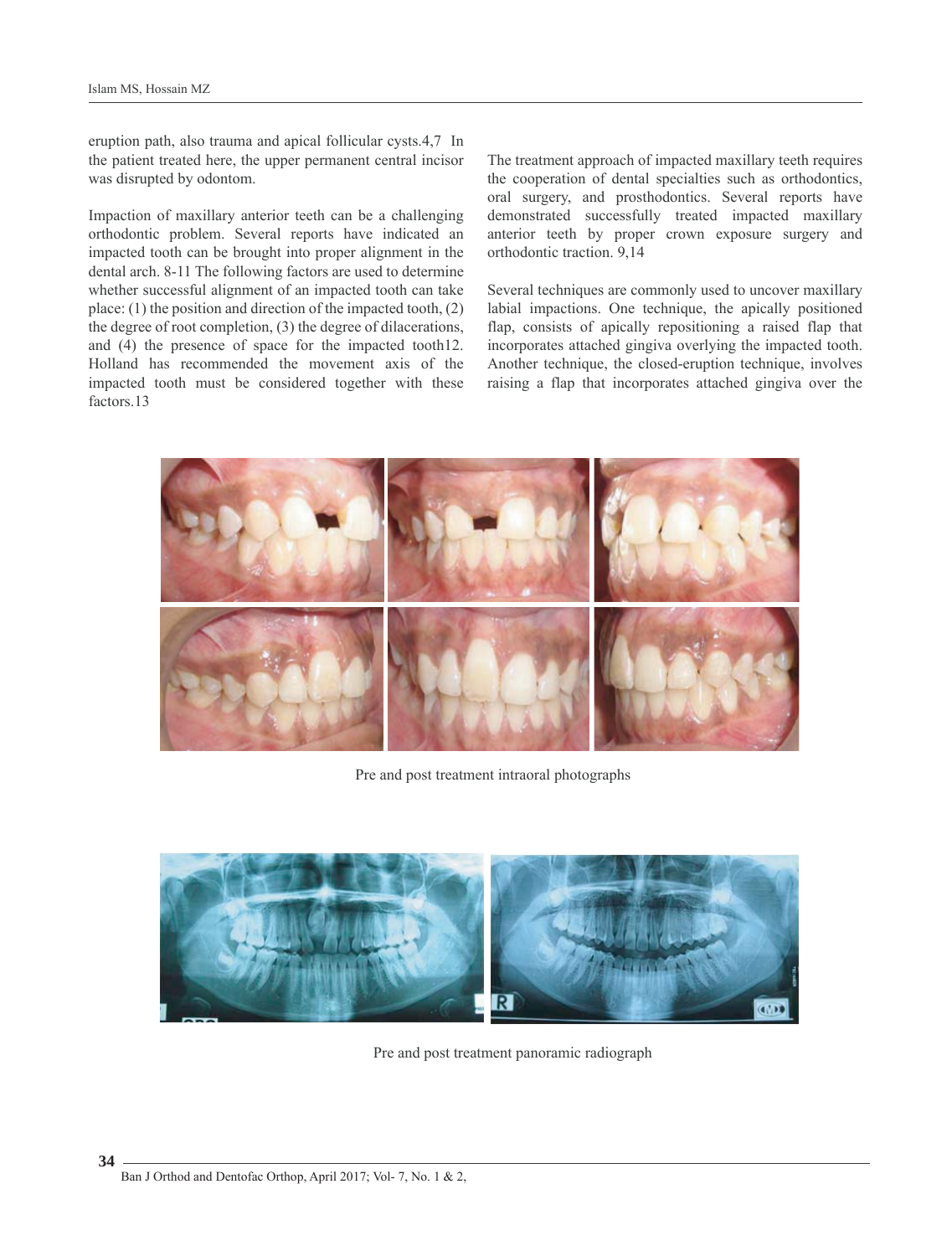impacted tooth, attaching an orthodontic bracket to the tooth, and then fully replacing the tissue over the tooth and bracket.

Each technique offers certain advantages during forced eruption of impacted teeth. The apically positioned flap technique permits ready reattachment of a bracket if unintended debonding occurs. However, the closed-eruption technique is believed to provide the most aesthetically pleasing result.15,16 In the present case, the closed eruption surgical technique was used. This technique is more reliable when aesthetic and periodontal health is considered. Vermette et al. recommended the usage of the closed eruption technique when the tooth is in the middle of the alveolus or high near the nasal spine15. In this case the periodontal status of the exposed incisor after orthodontic treatment revealed an acceptable gingival contour and attached gingiva. No further mucogingival surgery was recommended.



Pre treatment Facial photographs



**Post treatment Facial Photograph**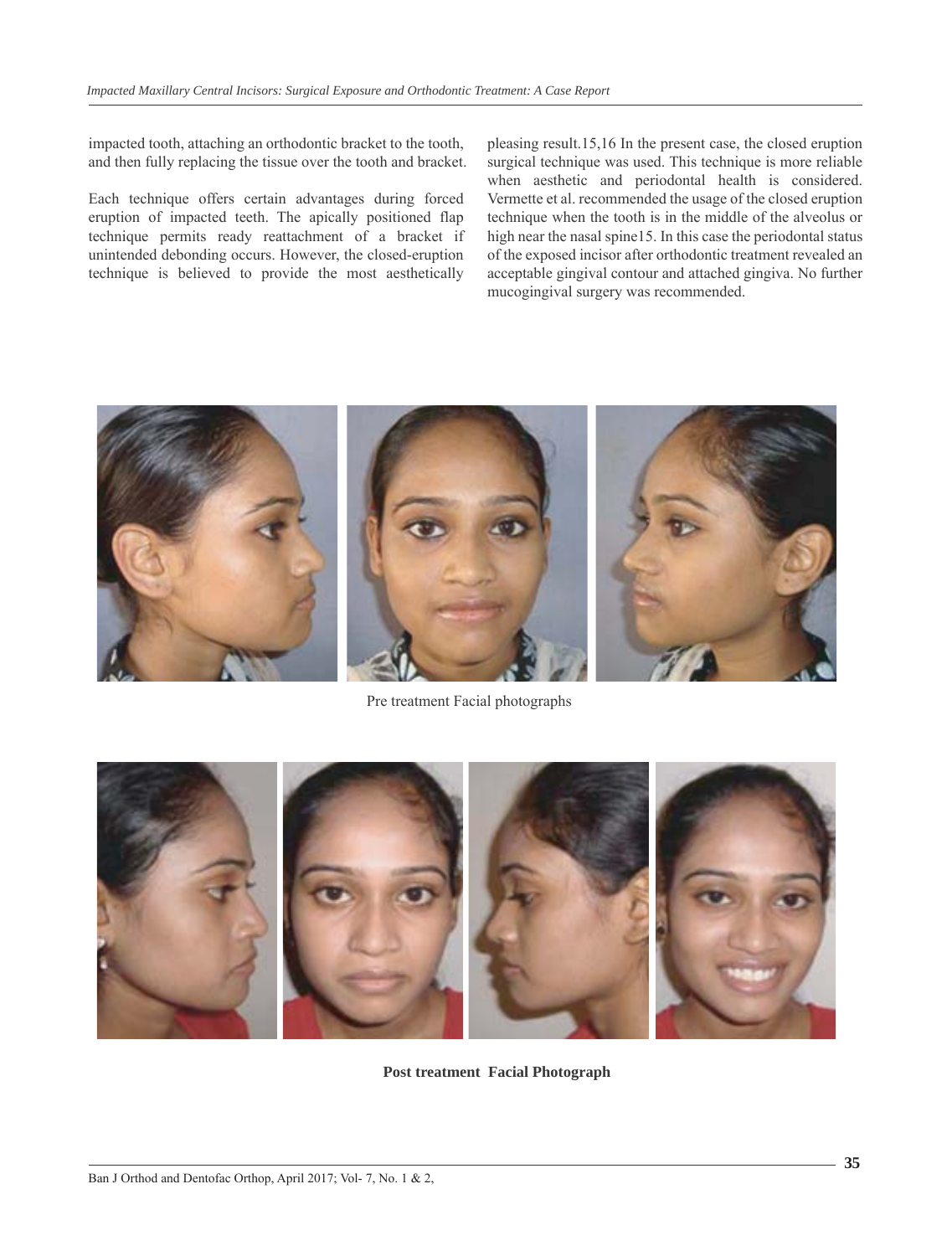<SNA:82, <SNB:80, <ANB:2 <SNA:83, <SNB:81, <ANB:2 Pretreatment Post treatment



Lateral Cephalo gram



Pre treatment model

Post treatment model